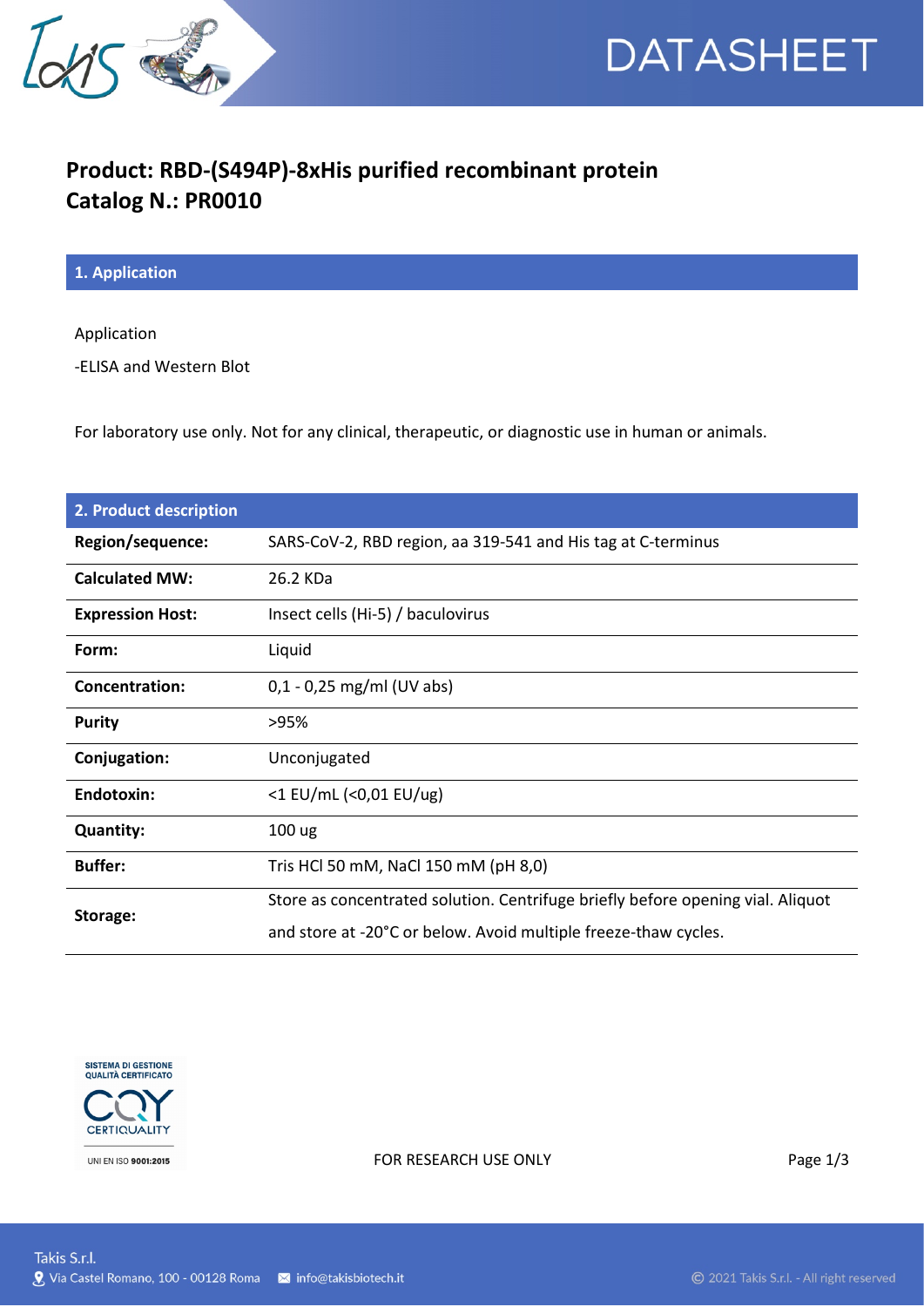

# **DATASHEET**

### 3. SDS-PAGE & Western Blot

### Reducing SDS-PAGE Loading



RBD-S494P-8xHis



UNI EN ISO 9001:2015

#### FOR RESEARCH USE ONLY

Page 2/3